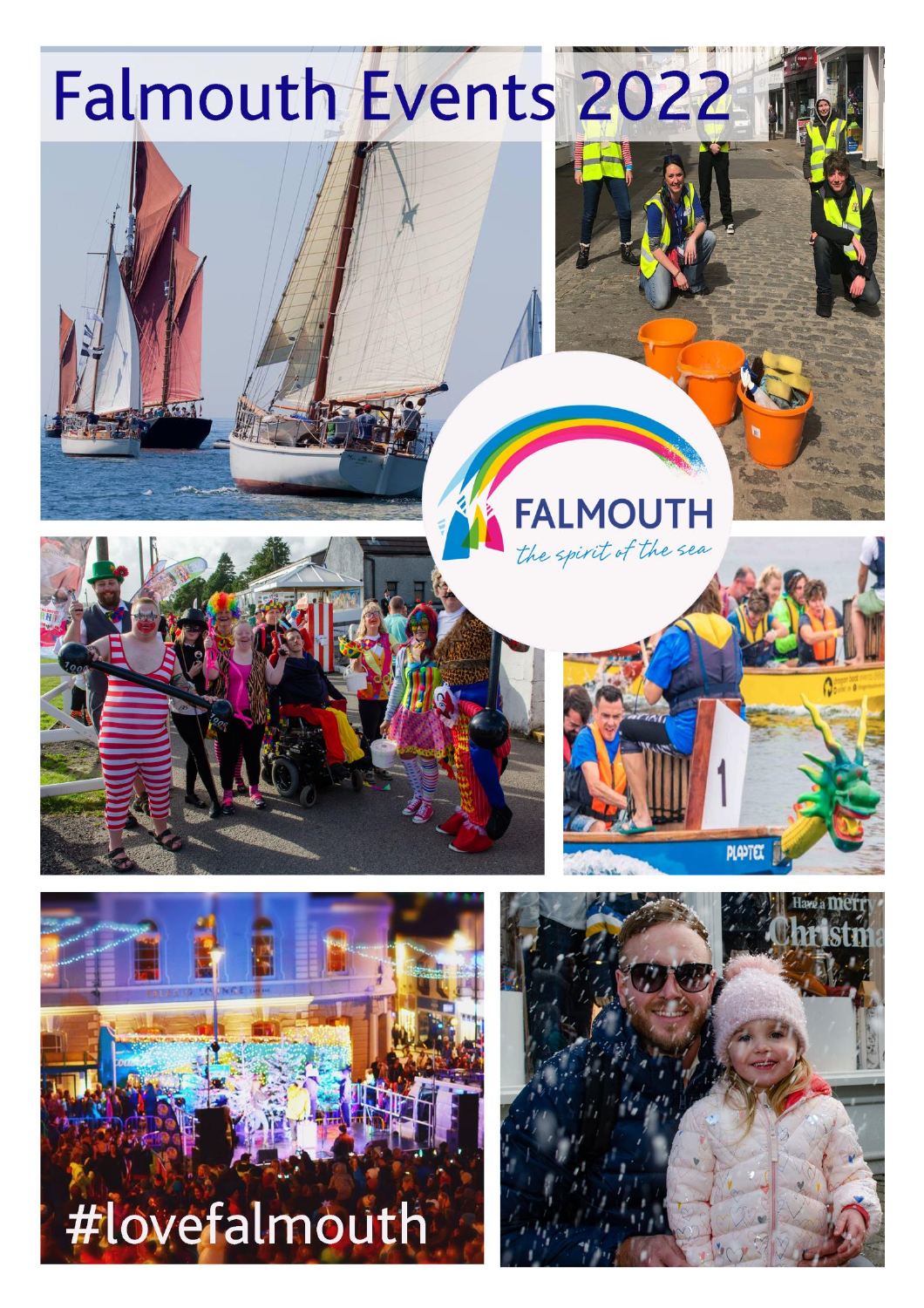# **FALMOUTH EVENTS2022**

TWITTER OFFICIAL: [@FalmouthTownUK](https://twitter.com/FalmouthTownUK) INSTAGRAM OFFICIAL: [@lovefalmouth](https://www.instagram.com/lovefalmouth/)

FACEBOOK OFFICIAL: [Falmouth Cornwall UK](https://www.facebook.com/FalmouthCornwall)

A huge variety of events, activities and award-winning festivals organised for residents, visitors, and businesses alike.

# **THE ART OF ANIMATION FROM SCRIBBLE TO SCREEN SAT 29TH JANUARY – SAT 26TH MARCH**

# **Venue:** Falmouth Art Gallery

Do you know what goes into the making of an animated film? It may be more than you think! This exhibition brings together never-before-seen work from the companies behind such films as The Gruffalo, The Tiger Who Came to Tea, Mr Bean, The Snail and the Whale and Shaun the Sheep. See the inner workings of the production process, get involved with our workshops and learn how to make your own animated film. A partnership exhibition with Falmouth University

# **W: [Falmouth Art Gallery](https://www.falmouthartgallery.com/Exhibitions/2022/1761~The_Art_of_Animation_-_From_Scribble_to_Screen_Behind_the_Scenes_of_Animation_Production)**

# **MONSTERS OF THE DEEP AT THE NMMC UNTIL JANUARY 2023**

**Venue:** National Maritime Museum Cornwall

Explore the centuries-old myths and legends, when chance sightings and odd appearances led to tall tales of deep-sea creatures. Learn how, even today, these stories continue to capture imaginations, fuelled by fake news and conspiracy theories.

**W: [Monsters of the Deep](https://nmmc.co.uk/monsters-of-the-deep/?gclid=Cj0KCQiA8vSOBhCkARIsAGdp6RSxD7hL7G8_rMV2TF1IzVf0JgyU4bR0fldBMafzMGnM3aPrdDlEVLwaAqcFEALw_wcB)**

### **1 BILLION RISING SAT 12TH FEBRUARY**

The initiative is part of a global mass action to end violence against women (cisgender, transgender, and those who hold fluid identities that are subject to gender-based violence). This year KERPOW are leading this event again. To join in, learn the dance from the video and turn up at the main event on the Moor in Falmouth at 1pm on Saturday 12th February**.**

**W: [1 Billion Rising](https://www.falmouth.co.uk/falmouth-events/1-billion-rising-2022/)**

# **CRAZY GOLF ON THE MOOR TUES 22ND FEBRUARY**

There will be a crazy golf course set-up on The Moor during the February half term. It's only there for one day so come along for quick round and join in the fun! It's free to play and will run from 11.00am – 4.00pm. **W: [Crazy Golf on The Moor](https://www.falmouth.co.uk/falmouth-events/crazy-golf-on-the-moor/)**

### $ST$ **PIRAN'S** DAY **PARADE**

**Venue:** The Princess Pavilion

The Falmouth St Piran's Day on Saturday 5th March will be based at the Princess Pavilion where a full day of family fun and entertainment will take place. This will be preceded by a parade of walkers and dancers along the seafront, leaving Queen Mary Gardens at 10.00am.

**W: [St Piran's Day](https://www.falmouth.co.uk/falmouth-events/st-pirans-day/)**

**TH MARCH**

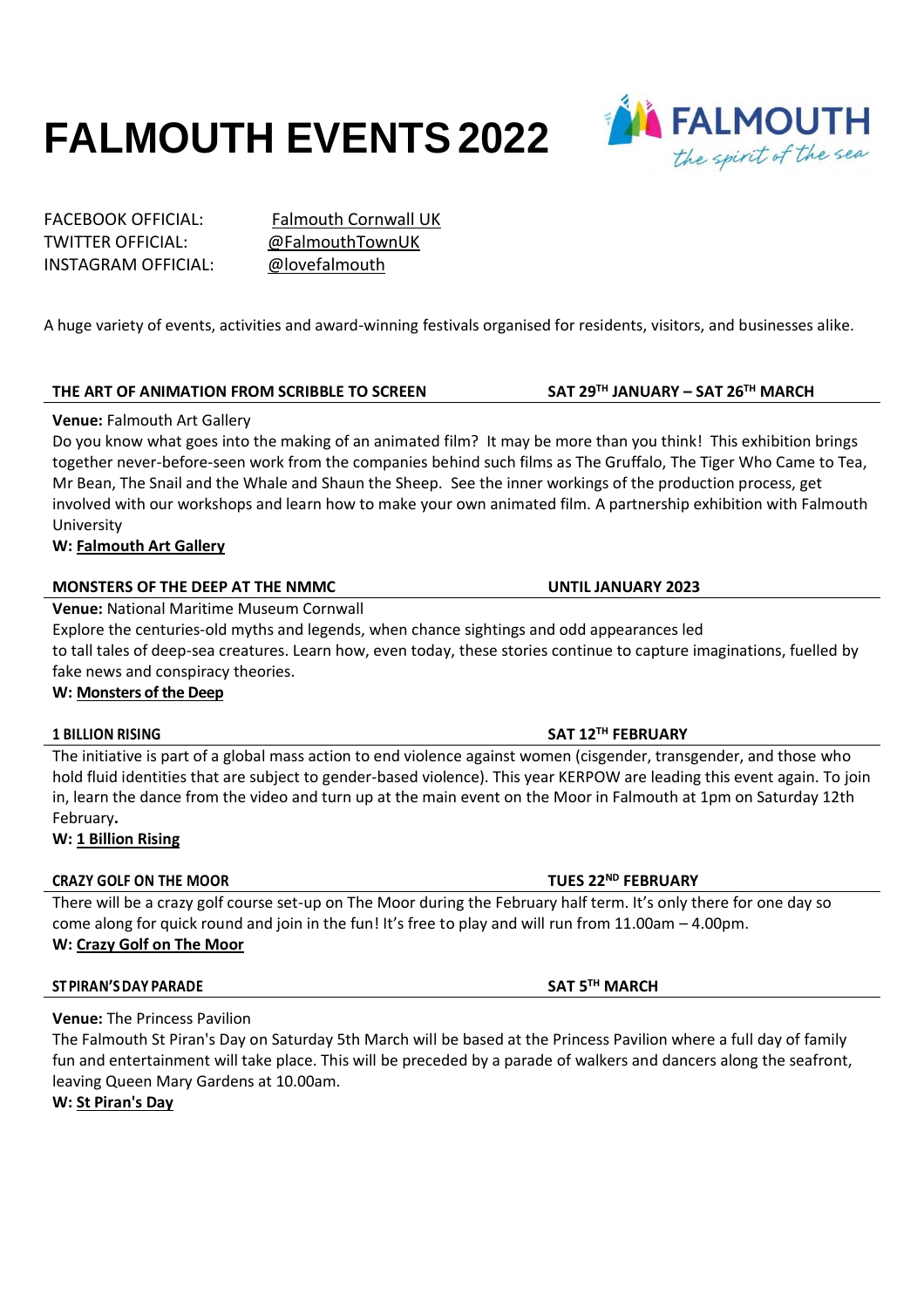Run Falmouth Half Marathon organised by Cornwall Hospice Care in conjunction with Falmouth Road Runners, is in its 10<sup>th</sup> year. The event is part of the Cornwall Grand Prix Race series sponsored by Cornwall Glass. This challenging road run takes you through the beautiful coast and countryside of Falmouth. **W: [Cornwall Hospice Care](https://www.cornwallhospicecare.co.uk/events/run-falmouth-2022/)**

# **SPRING FLOWER SHOW 26th & 27th MARCH**

**Venue:** Princess Pavilion

The Falmouth Spring Flower Show has marked the start of spring in Falmouth for over a century with wonderful displays of shrubs, daffodils and cacti.

# **THE BIG SPRING CLEAN END MARCH INTO APRIL**

# **Venue:** Various

This is a vibrant, community-orientated event taking place over a few weeks in March and April, and is a great example of Falmouth's community spirit. Around 200 volunteers, coordinated by the Falmouth BID, get involved in beach cleans, litter picks, garden regeneration and green space makeovers. All are welcome to join in.

# **W: [The Big Spring Clean](https://www.falmouth.co.uk/falmouth-events/falmouth-spring-clean-2022/)**

# **ST.NAZAIRE SERVICEOFREMEMBRANCE PARADE SUN 3RD APRIL**

**Venue:** Starts outside the Ships and Castles car park

**Venue:** Prince of Wales Pier

The annual Service of Remembrance to commemorate the daring St. Nazaire raid of World War II. A memorial service for veterans of the raid is held on the Prince of Wales Pier.

# **W: [Falmouth Town Council](http://www.falmouthtowncouncil.co.uk/)**

# **WANDERFAL**

**Venue:** Various This two-day music festival is produced by The Cornish Bank. Taking place at a variety of venues it will support international and Cornish bands and musicians. For more information and details of how to purchase tickets, visit their website

**W: [Wanderfal](https://thecornishbank.co.uk/get-in-contact/)**

# **GOOD FRIDAY WALK OF WITNESS – EVENT TBC FRI 15TH APRIL**

**Venue:** Starts at Emmanuel Baptist Church, procession through to New Street

Organised by Falmouth and Penryn Churches Together, join them for the Good Friday Walk of Witness from Emmanuel Baptist Church via All Saints Church, St Mary's Church, United Reformed Church, Salvation Army, Falmouth Methodist Church, King Charles the Martyr Church followed by refreshments in the Church Hall, New Street. Join the walk at any point of wait for its arrival at The Moor at 11.30am, everyone welcome. Starts 10am.

**W: [Falmouth Churches Together](http://www.falmouthchurchestogether.org.uk/)**

**RUN FALMOUTH SUN 13TH MARCH**

**th & SAT 9 th APRIL**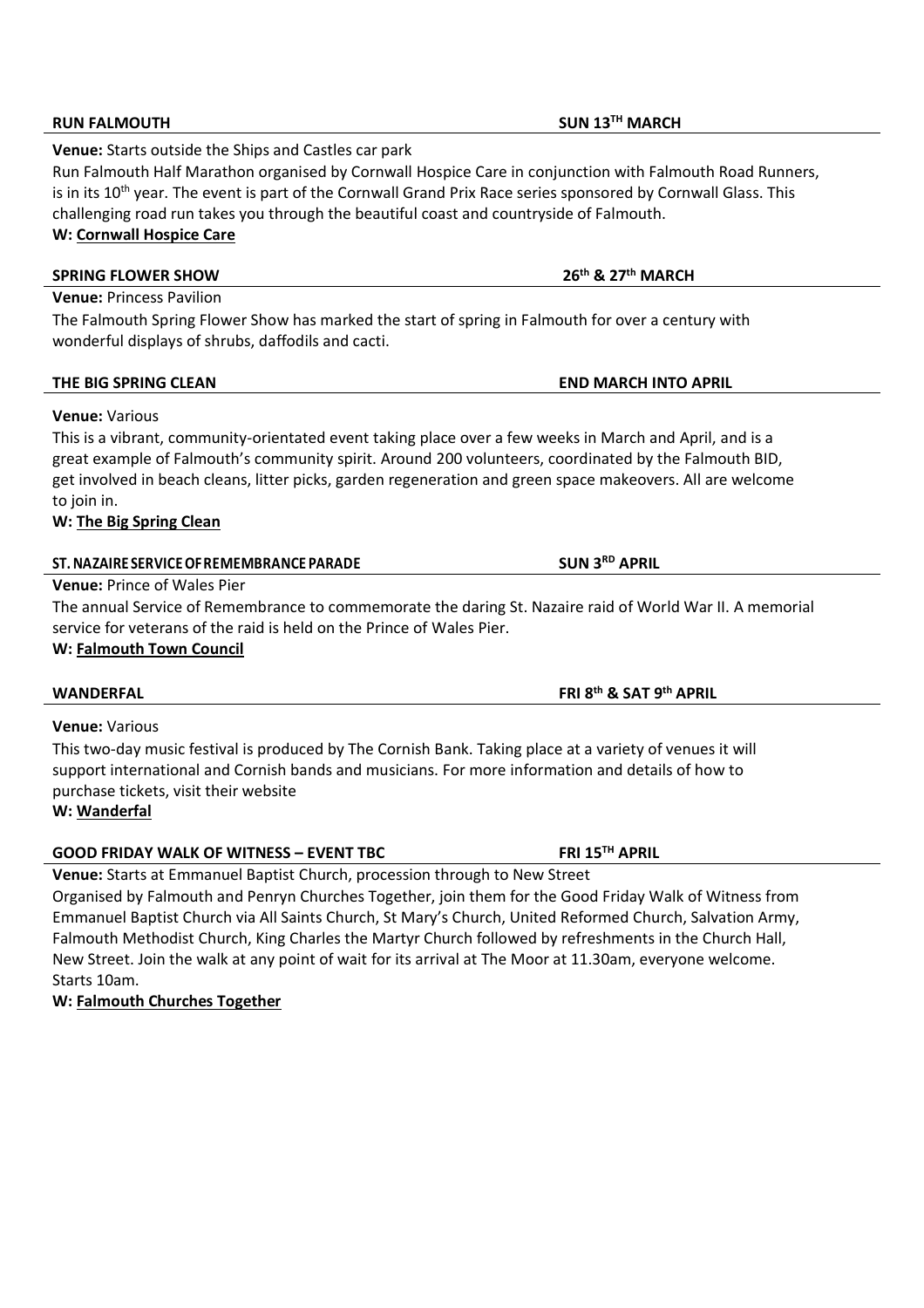# **EASTER EGG HUNT SAT 16TH APRIL**

The event is organised by Falmouth Vineyard Church. It is a free event, open to everyone, aimed at children aged 12 and under. They will hide plastic eggs in the park which the children can find and then we will give out prizes to the children that take part. Parents will be responsible for their own children during the event. We will be offering tea/coffee/squash and hot cross buns to attendees. The event is due to start at 10.30am and will finish at 11.30am. **W: [Easter Egg Hunt](https://www.falmouth.co.uk/falmouth-events/easter-egg-hunt/)**

### **FALMOUTH FOOD & DRINK POP-UPS SAT 23RD – WEDS 27TH APRIL**

Combining food, drink and performance art, there'll be a programme of activities taking place over a number of venues throughout the town. The events are designed to highlight the very best of Falmouth's creative and food scenes, bringing them together for a night of sensory delight!

**Venue:** Kimberley Park

Parklive 2020 will showcase the range of creative talent living in the Falmouth area and is an open and accessible activity for local families, residents, and visitors to attend. It is held on the last Sunday of every month from April to September. Free event.

Dates are – 24th April / 29th May / 26<sup>th</sup> June / 31<sup>st</sup> July / 28<sup>th</sup> August / 25<sup>th</sup> September **W: [Parklive Rocks](http://www.parklive.rocks/)**

### **CORNWALL INTERNATIONAL MALE CHORAL FESTIVAL THURS 28TH APRIL – MON 2ND MAY**

### **Venue:** Various

More than 60 male choirs participate in each Festival from across the world, the UK and, of course, Cornwall. In addition to concerts and other public singing activities, the Festival includes symposia, workshops, master classes and tuition sessions for directors and singers. It also features an educational programme involving local schools. **W: [Cornwall International Male Choral Festival](https://www.cimcf.uk/)**

### **CORNWALL PRIDE SAT 7TH MAY**

Cornwall Pride are raising funds to deliver support for the LGBTQI+ community across Cornwall. They hope to bring to life the success of the Cornwall Pride bus tour by bringing community prides to Cornwall. The Pride Bus Tour will be in Falmouth on Saturday 7 May 2022.

### **RACE FOR LIFE SUN 15TH MAY**

### **Venue: Gyllyngvase Beach Car Park**

Cancer Research UK is urging women of all ages, shapes and sizes to enter Race for Life 5k at Falmouth. By signing up to Race for Life right now, women across the county will be playing their part in beating cancer. **W: [Race For Life Falmouth](https://raceforlife.cancerresearchuk.org/find-an-event/gyllyngvase-beach-car-park-5k-2022-05-15-1100)**

**ANNUAL MAYOR MAKING CEREMONY MON 16TH MAY**

**Venue:** The Moor

The Annual Council meeting will take place in the Council Chamber for invited guests during which the Mayor for the 2022/23 Municipal Year will be confirmed.

### **W: [Falmouth Town Council](http://www.falmouthtowncouncil.co.uk/)**

# **PARKLIVE LAST SUNDAY OF THE MONTH APRIL - SEPT**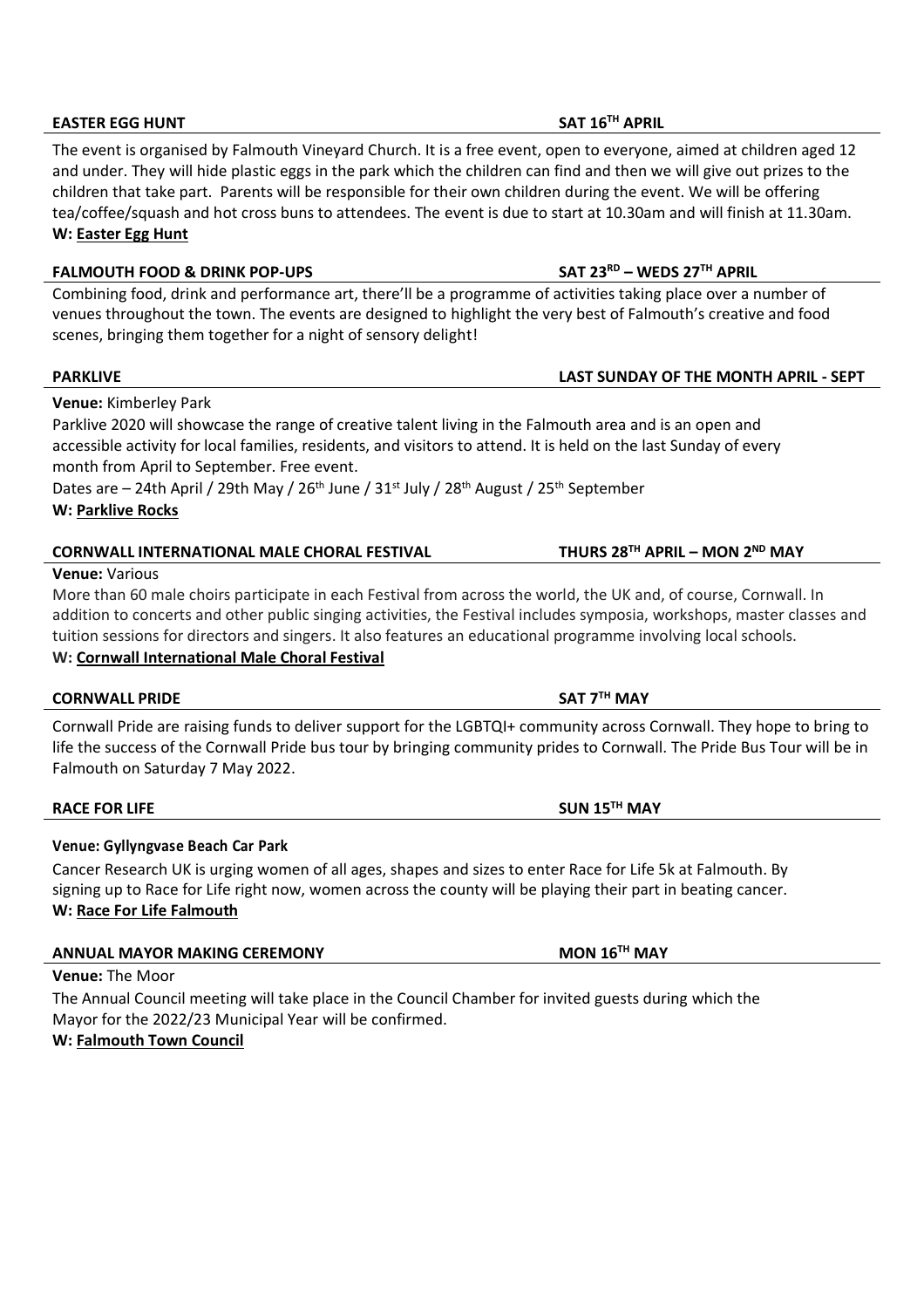### **MINI MONSTERS OF THE NOT SO DEEP MON 30TH MAY – FRI 3RD JUNE**

What mini monsters and curios creatures will you find with The Rock Pool Project? This half term, The National Maritime Museum of Cornwall are offering the chance to learn and uncover more about the sea life in our Cornish waters including the best ways to explore rock pools and identify the creatures you discover. **W: [Mini Monsters of the Not So Deep](https://www.falmouth.co.uk/falmouth-events/mini-monsters-of-the-not-so-deep/)**

# **THE QUEEN'S PLATINUM JUBILEE SAT 4TH – SUN 5TH JUNE**

On 6th February this year Her Majesty The Queen will become the first British Monarch to celebrate a Platinum Jubilee, marking 70 years of service to the people of the United Kingdom, the Realms and the Commonwealth. To celebrate this unprecedented anniversary, events and initiatives will take place in Falmouth to provide an opportunity for communities and people to come together to celebrate the historic milestone. **W: [The Queen's Platinum Jubilee](https://www.falmouth.co.uk/?post_type=falmouth-events&p=18355&preview=true)**

# **FALMOUTH INTERNATIONAL SEA SHANTY FESTIVAL FRI 17TH – SUN 19TH JUNE**

**Venue:** The Town

The largest free maritime music festival on the planet! Shanty bands and singers from across the UK and Europe converge on Falmouth, bringing a wonderfully diverse range of shanties performed on stages throughout the town. The festival raises funds for the RNLI.

**W: [Falmouth International Sea Shanty Festival](https://www.falmouthseashanty.co.uk/)**

# **FALMOUTH CLASSICS FRI 17TH – SUN 19TH JUNE**

**Venue:** Offshore

Falmouth Classics is a three-day rally of classic sailing craft and other traditional vessels, including pilot gigs and motorboats. The Classics once again runs concurrently with the very popular Falmouth International Sea Shanty Festival, which offers three days of spectacular entertainment at 26 venues throughout the town. **W: [Falmouth Classics](http://www.falmouthclassics.co.uk/)**

# **RIDE THE TRAFALGAR WAY 2022 SAT 25TH – SUN 26TH JUNE**

Ride the Trafalgar Way is a ride like no other and is steeped in history. The 3rd edition of our audax ride will take place over the weekend **25th – 26th June 2022.** Entries are now open. **W: [Ride The Trafalgar Way 2022](https://www.falmouth.co.uk/falmouth-events/ridethetrafalgarw)**

# **FALMOUTH COMEDY FESTIVAL THURS 30TH JUNE – SUN 3RD JULY**

**Venue:** Various More details to follow

# **RNLI CASTLE TO CASTLE SWIM – EVENT TBC JUNE DATES TBC**

**Venue:** Pendennis Point

Entries have now opened for this year's iconic one-mile open water swim between Pendennis Point and St Mawes Castle raising money for local lifeboats and lifeguards **W: [RNLI](https://rnli.org/)**

### **SEA SUNDAY SUN 17TH JULY**

**Venue:** Through the town

The Royal Naval Association's Annual Sea Sunday Parade through the town and service at King Charles the Martyr Church. Once again, this year's parade will be supported by the Royal Marine Band.

### **FALMOUTH PERFORMANCE POP-UPS JULY - AUGUST DATES TBC**

**Venue:** Various More details to follow.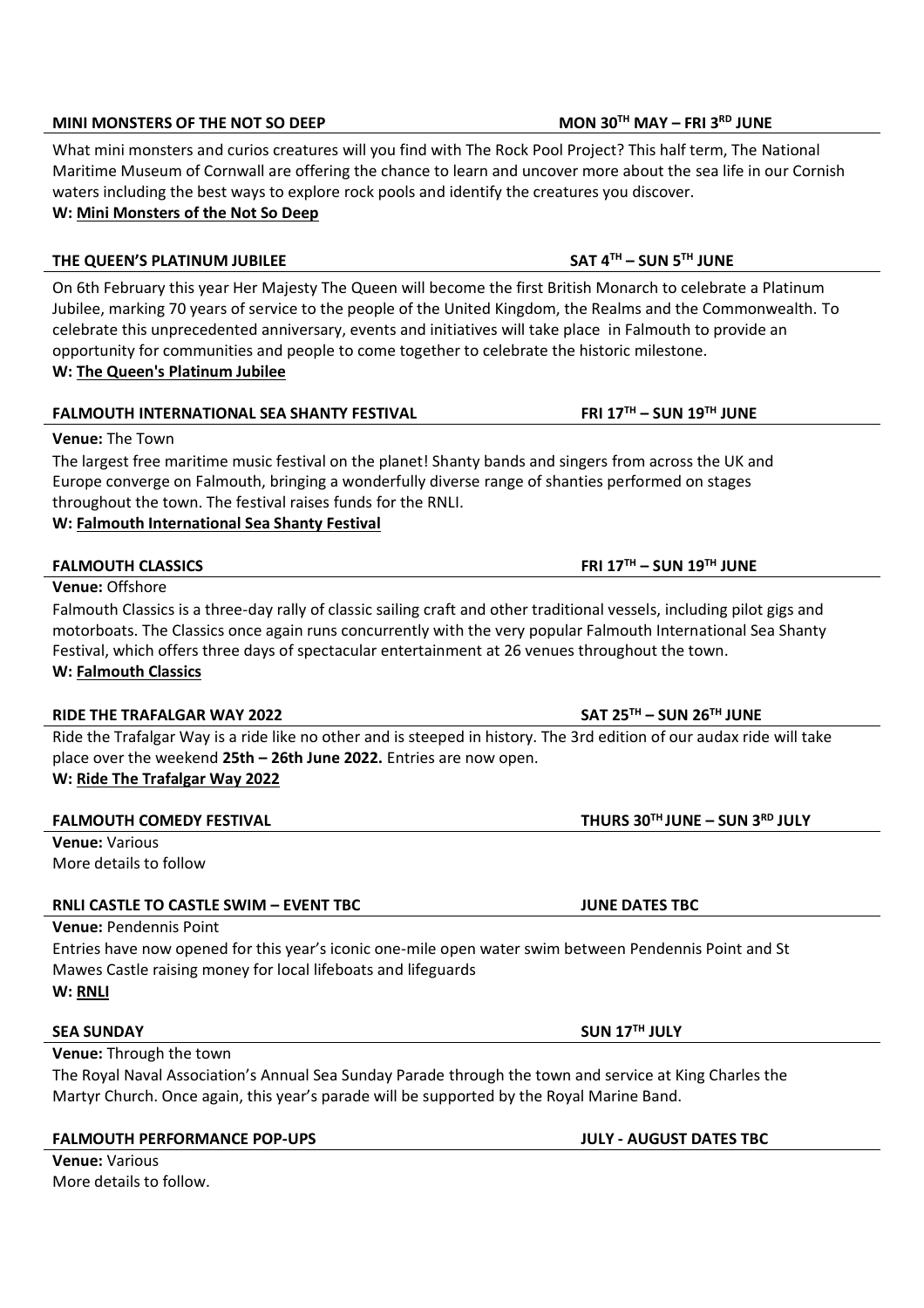### **FALMOUTH WEEK FRI 5TH – SUN 14TH AUGUST**

**Venue:** On the water and various locations around the town. Falmouth Week has grown into one of the most prominent sailing regattas in the Southwest, with yachts from many classes racing over eight days along with a lively programme of shoreside events.

See [www.falmouthweek.co.uk for](http://www.falmouthweek.co.uk/) full programme and ticketing details.

### **W: [Falmouth Week](http://www.falmouthweek.co.uk/)**

Events taking place during the week include: Pink Wig Event Air Display Fireworks Falmouth Marching Carnival

### **FALMOUTH SAILING WEEK SAT 6TH – SAT 13TH AUGUST**

Falmouth Sailing Week commences with a race briefing on the first Saturday, followed by racing each day from Sunday to the following Saturday, with daily and series prizes, and is complemented by comprehensive shoreside events for everyone. Many of the competitors combine the racing with their annual family holiday. **W: [Falmouth Sailing Week](https://www.falmouth.co.uk/falmouth-events/falmouth-sailing-week-2/)**

### **FALMOUTH TRIATHLON SUNDAY SUN 25TH SEPTEMBER**

**Venue:** Starts at Gyllyngvase Beach

Golden sand, turquoise water and panoramic views over the Lizard Peninsula from Henry VIII's Pendennis Castle – Falmouth Triathlon is a treat for all the senses. Enjoy the calm waters of Cornwall's swimming hotspot, the blue flag rated Gyllyngvase Beach – perfect for beginners and those looking for a fast course! **W: [Falmouth Triathlon](https://intotri.com/event/seal/)**

### **FALMOUTH OYSTER FESTIVAL THURS 13TH – SUN 16TH OCTOBER**

**Venue:** Events Square and The Moor

The highlight of Falmouth's Autumn calendar is this nationally recognised, award-winning annual festival which celebrates the start of the oyster dredging season. Including an oyster bar, a wide variety of seafood, wines and champagne, real ales and stouts, arts, crafts, food and drink halls, chef demos and all that is best in Cornish musical entertainment.

**W: [Falmouth Oyster Festival](https://falmouthoysterfestival.co.uk/)**

**W: [Falmouth Events](https://www.falmouth.co.uk/falmouth-events/falmouth-oyster-festival/)**

### **FALMOUTH BOOK FESTIVAL MON 17TH – SUN 23RD OCTOBER**

2021's festival was a huge success, brought to you by the team behind Port Eliot Festival's celebrated literary stages and supported by Falmouth University, the Falmouth Bookseller and the Falmouth BID.

2022 's line-up is being worked upon but in 2021, award-winning writers like Dawn French, Raynor Winn, Max Porter, Monique Roffey and Nina Stibbe all took part, while poetry from Edinburgh Festival regular Luke Wright featured. **W: [Falmouth Book Festival](https://www.falmouth.co.uk/falmouth-events/falmouth-book-festival/)**

### **REMEMBRANCE SUNDAY SUN 13TH NOVEMBER**

**Venue:** Kimberley Park The local Remembrance Day service at Kimberley Park provides the opportunity for Falmouth's citizens to formally pay tribute to all those who have given their lives in the service of this country. **W: [Falmouth Events](https://www.falmouth.co.uk/falmouth-events/remembrance-sunday/)**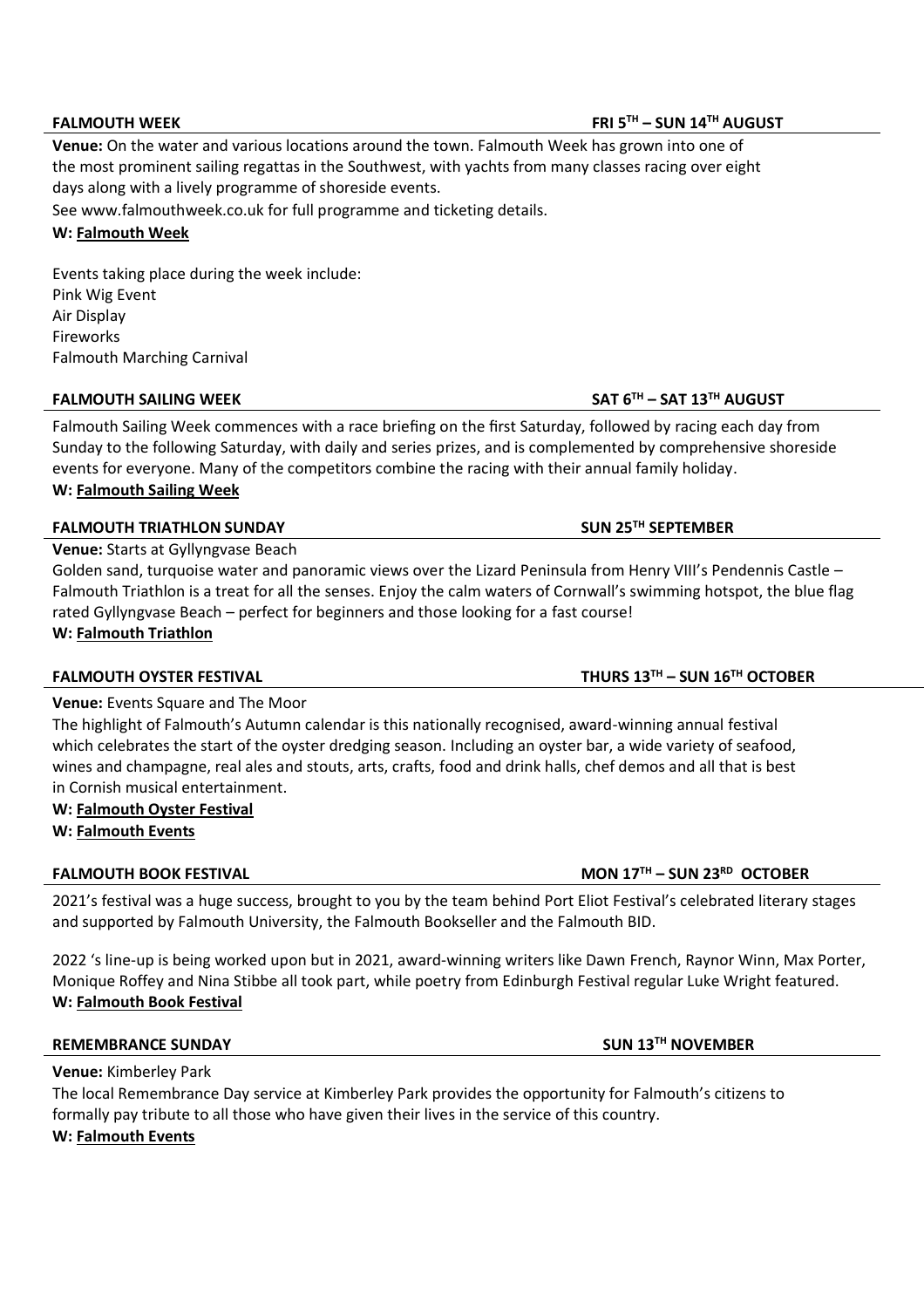# **CHRISTMAS LIGHTS SWITCH ON AND PARADE THURS 24TH NOVEMBER**

**Venue:** Starting at Events Square and finishing on The Moor. Join Falmouth's annual Christmas Parade and Lights Switch-on, with live music from local schools, tasty food and great entertainment.

# **W: [Falmouth Events](https://www.falmouth.co.uk/falmouth-events/christmas-lights-switch-on/)**

# **CHRISTMAS TREE FESTIVAL – EVENT TBC DATES TBC**

# **Venue:** Princess Pavilion

Community groups and organisations are invited to decorate a tree in preparation for the grand switch-on that will see over 40 trees lit up around Gyllyngdune Garden.

# **LIVE NATIVITY DECEMBER TBC**

**Venue:** The Moor

A wonderful community gathering sees schoolchildren churches, animals and residents walk through the town, from Events Square to the Moor, re-enacting scenes from the Nativity.

### **SANTA FUN RUN DECEMBER TBC**

**Venue:** The Moor

Raising money for a great cause, come and dress like the man himself and take part in Cornwall's largest Santa run!

### **W: [Cornwall Hospice Care](https://www.cornwallhospicecare.co.uk/)**

### **FALMOUTH'S FESTIVE WEEKEND SAT 10TH – SUN 11TH DECEMBER**

**Venue:** throughout Falmouth Town Centre

Falmouth's Festive Weekend will be back! The hugely popular event will be a hotbed of activity and atmosphere with a festive land train, an artificial ice rink, snowy scenes and much more! Complemented with music and dance, this is a weekend to come into town!

**W: [Falmouth Events](https://www.falmouth.co.uk/falmouth-events/falmouths-festive-weekend/)**

**Venue:** throughout Falmouth Town Centre

This community event is like no other and has taken place for over 100 years. Commencing at the Watersports Centre and proceeding through the Town, stopping at Church Corner, Church Street Car Park, end of Market Street/ Market Strand and finishing on The Moor, groups of singers will sing traditional carols and seasonal songs.

**HARMONY CHOIR DECEMBER 24th TBC**